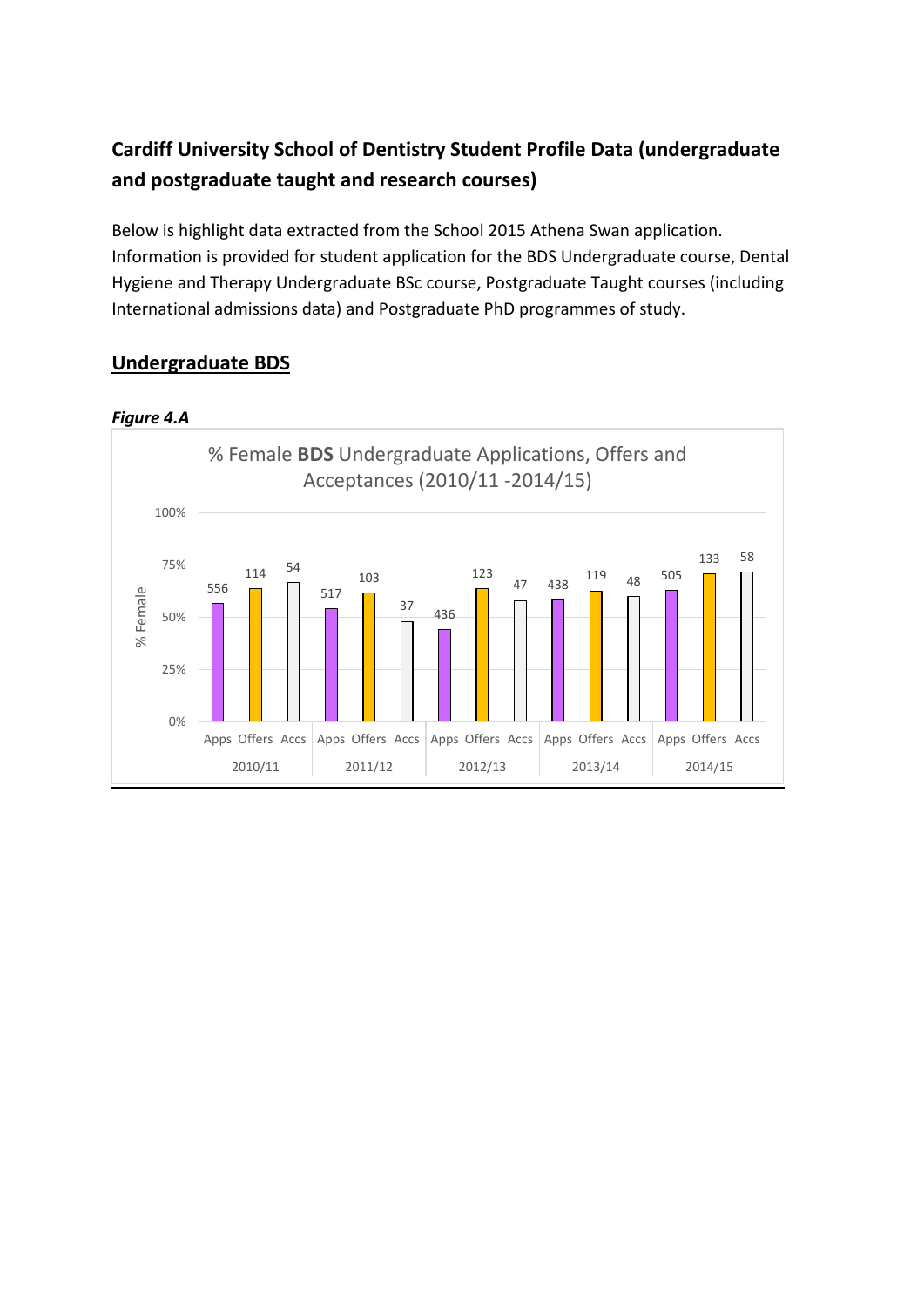



### **Undergraduate Dental Hygiene and Therapy BSc**



*Figure 4.D*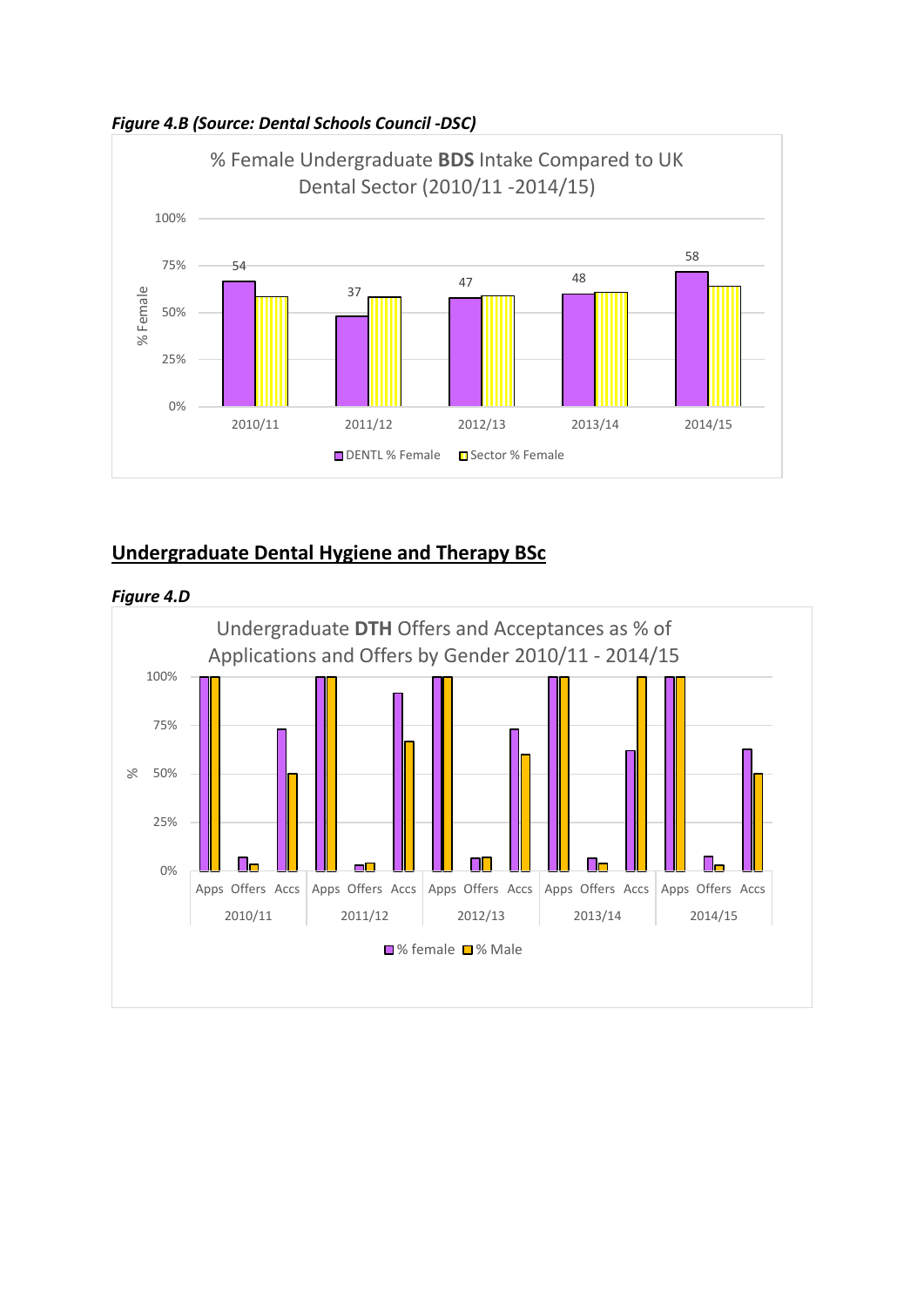# **Postgraduate Taught Courses**

*Figure 4.G*





### *Figure 4.H (Source: HESA)*